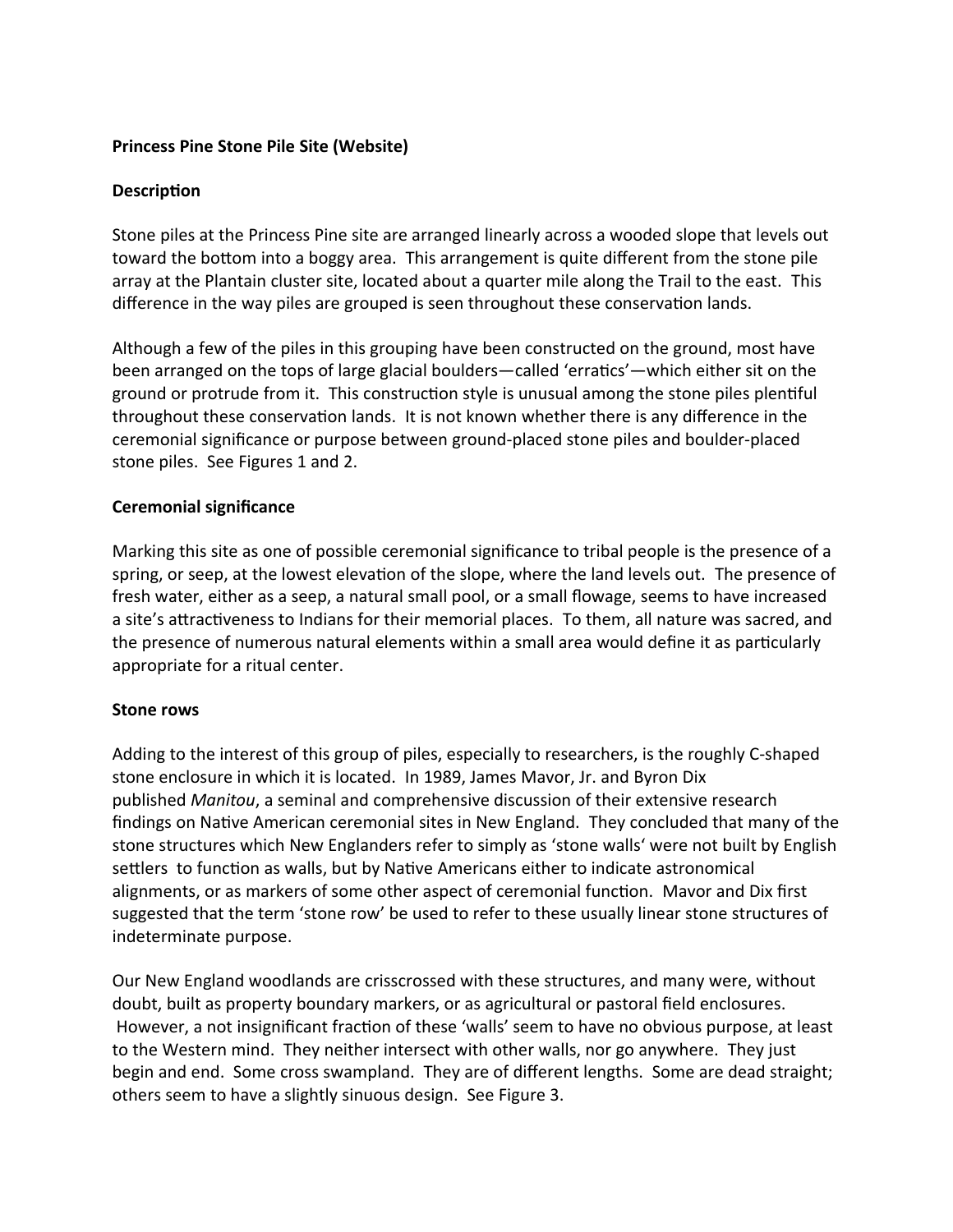As an example, in Boxborough, along the edge of the large esker named for the town, four separate stone rows emerge in different directions from Muddy Pond—located along the easterly edge of the esker— and either head off in the direction of Rt. 495, or ascend the near side of the esker, wander along its axis for a distance, and then either descend the opposite side into a swamp, or end at man-made earthen platforms.

# **C-shaped stone row enclosure**

The Princess Pine stone piles are situated within just such an enigmatic set of stone rows. With three connected legs, each oriented to a different compass reading, they form a roughly Cshaped enclosure which is open at the bottom of the slope where the spring is located. Near the spring, the distal ends of the enclosure just stop. One portion of the enclosure is curved.

# **Astronomical alignments**

Often, stone rows such as the ones that comprise this enclosure have astronomical alignments with solstice sunrise or sunset, the equinoxes, or the rise or set of significant constellations or planets. One astronomical event, commonly marked with stones or by natural topography throughout Indian sites in the U.S. and Mesoamerica, is the setting of the sun on August 12. The significance of this date to northeastern Native Americans is not certain, but it matches the beginning of the short cycle of the complex Mayan two-cycle calendar, and it is also coincident with the maximum of the August Perseid meteor shower. The Perseids were seen as the souls of recently departed tribal members. Native Americans of this region continue to hold a significant festival about this time in August.

Until tested in the field—which would be hampered by the extensive forest in which these features are located— it cannot be known for certain what possible alignments are represented by the legs of the C-shaped enclosure.

## **Princess Pine Information Panel – NEARA**

Most of the stone piles at this site are arranged linearly across a wooded slope. Some piles have been constructed on the ground, but many have been arranged on top of glacial erratic boulders. This construction style is unusual for the piles scattered throughout these conservation lands, but so also is the location, on sloping terrain which levels out into a boggy area. In addition to the two dozen piles in the linear grouping, a few piles are scattered within the upper portion of the stone row enclosure that surrounds the site.

This stone enclosure (qusuqaniyutôk) is also unusual [Figure 13]. It is comprised of one straight stone row, perpendicular to the gradient of the slope, and a second, curving stone row which connects with the first at its highest elevation. The curving row wraps around the east side of the slope, separating it from an extensive glacial boulder fan beyond. The lower end of the